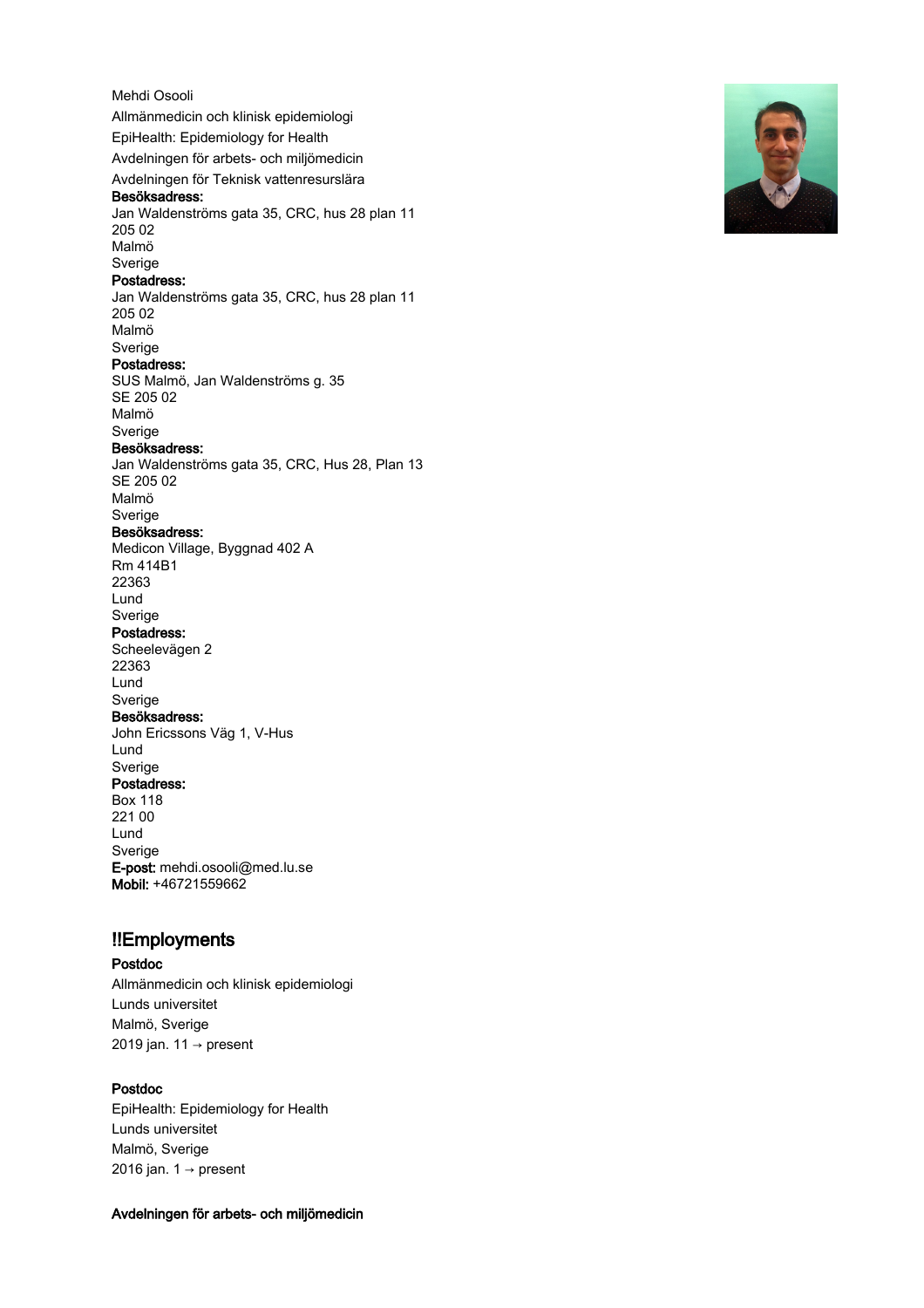Lunds universitet Lund, Sverige 2018 sep. 26  $\rightarrow$  present

#### Avdelningen för Teknisk vattenresurslära

Lunds universitet Lund, Sverige 2018 sep. 17  $\rightarrow$  present

# !!Research output

# What makes children learn how to swim? – health, lifestyle and environmental factors associated with swimming ability among children in the city of Malmö, Sweden

Lõhmus, M., Osooli, M., Pilgaard, F. I. H., Östergren, P. O., Olin, A., Kling, S., Albin, M. & Björk, J., 2022, I: BMC Pediatrics. 22, 1, 32.

#### Conduct disorder in immigrant children and adolescents: A nationwide cohort study in Sweden

Osooli, M., Ohlsson, H., Sundquist, J. & Sundquist, K., 2021 okt. 1, I: International Journal of Environmental Research and Public Health. 18, 20, 10643.

#### Treatment outcomes in persons with severe haemophilia B in the Nordic region: The B-NORD study

Kihlberg, K., Baghaei, F., Bruzelius, M., Funding, E., Andre Holme, P., Lassila, R., Nummi, V., Ranta, S., Osooli, M., Berntorp, E. & Astermark, J., 2021 maj 1, I: Haemophilia. 27, 3, s. 366-374 9 s.

# Attention deficit hyperactivity disorder in first- and second-generation immigrant children and adolescents: A nationwide cohort study in Sweden

Osooli, M., Ohlsson, H., Sundquist, J. & Sundquist, K., 2021 feb., I: Journal of Psychosomatic Research. 141, 110330.

#### Major depressive disorders in young immigrants: A cohort study from primary healthcare settings in Sweden Osooli, M., Ohlsson, H., Sundquist, J. & Sundquist, K., 2021, (E-pub ahead of print) I: Scandinavian Journal of Public Health.

# Prevalence of alcohol consumption in most at-risk groups in Iran: a systematic review and meta-analysis

Hosseinkhani, Z., Mohammadkhanloo, M., Zamanian, M., Moradzadeh, R., Ramezani, M., Cheraghi, Z., Bagheri, H., Jafari, E. & Osooli, M., 2021, (E-pub ahead of print) I: Journal of Substance Use.

# COVID-19 Pandemic: What Can the West Learn From the East?

Shokoohi, M., Osooli, M. & Stranges, S., 2020, I: International Journal of Health Policy and Management. 9, 10, s. 436- 438

#### Cardiovascular disease-related hospitalization and mortality among persons with von Willebrand disease: A nationwide register study in Sweden

Holm, E., Osooli, M., Steen Carlsson, K. & Berntorp, E., 2019, I: Haemophilia. 25, 1, s. 109-115

# Joint comorbidities among Swedish carriers of haemophilia: A register-based cohort study over 22 years

Osooli, M., Donfield, S. M., Carlsson, K. S., Baghaei, F., Holmström, M., Berntorp, E. & Astermark, J., 2019, I: Haemophilia. 25, 5, s. 845-850

# Estimation of HIV incidence and its trend in three key populations in Iran

Sharifi, H., Mirzazadeh, A., Shokoohi, M., Karamouzian, M., Khajehkazemi, R., Navadeh, S., Fahimfar, N., Danesh, A., Osooli, M., McFarland, W., Gouya, M. M. & Haghdoost, A. A., 2018 nov. 29, I: PLoS ONE. 13, 11, e0207681.

# Outcome measures for adult and pediatric hemophilia patients with inhibitors

Hermans, C., Auerswald, G., Benson, G., Dolan, G., Duffy, A., Jiménez-Yuste, V., Ljung, R., Morfini, M., Lambert, T., Osooli, M. & Zupančić Šalek, S., 2017 aug. 1, I: European Journal of Haematology. 99, 2, s. 103-111 9 s.